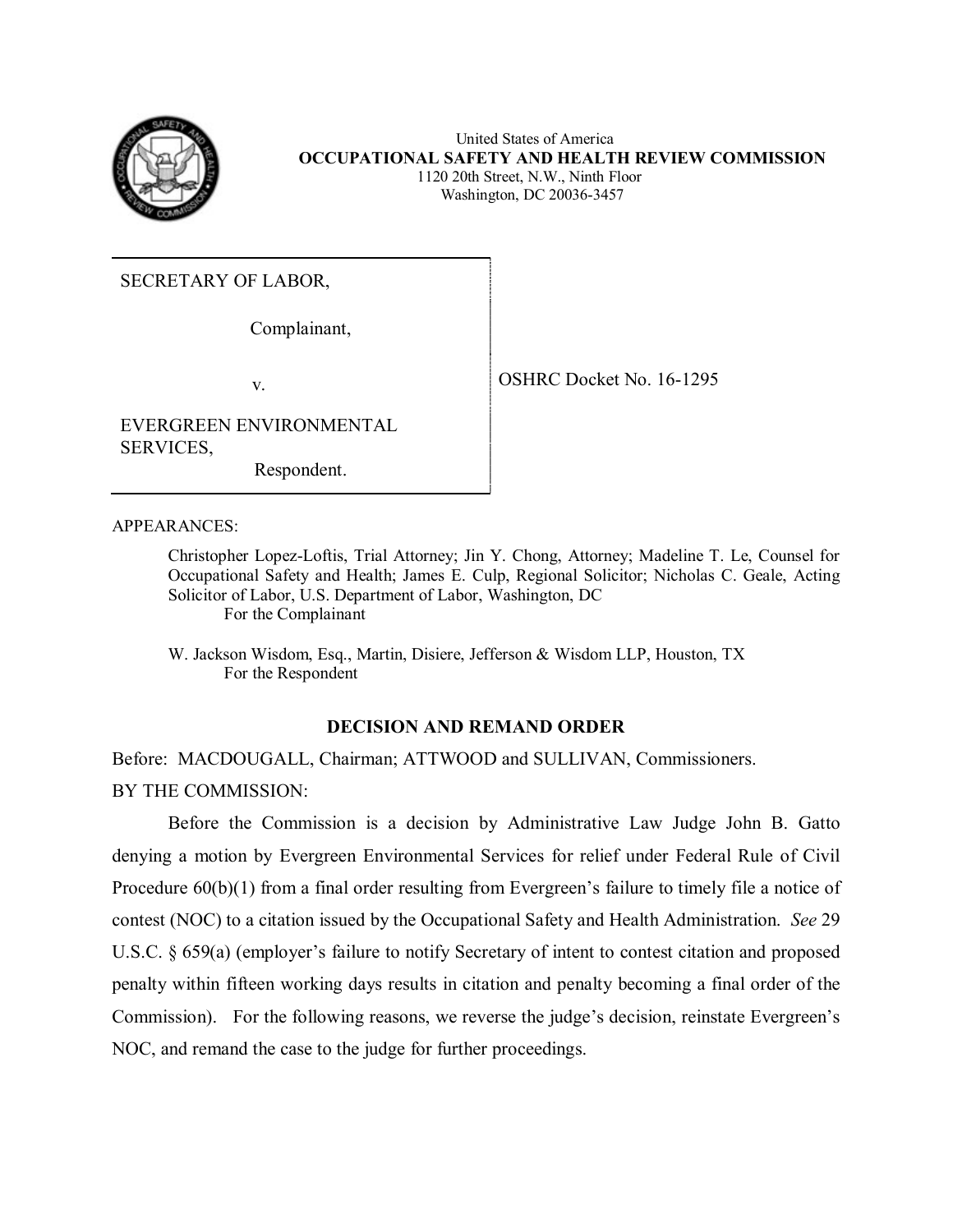#### **BACKGROUND**

On June 28, 2016, OSHA issued Evergreen a two-item citation following an inspection of a worksite in Pasadena, Texas.<sup>[1](#page-1-0)</sup> It is undisputed that Evergreen's receptionist received the citation two days later, on Thursday, June 30, 2016. The citation was given to Evergreen's Safety Analyst, Elizabeth Botello, prior to the beginning of the July 4th holiday weekend (Saturday, July 2, 2016 to Monday, July 4, 2016). The following Tuesday, July 5, 2016, Ms. Botello returned to work to find water damage to her office ceiling and water dripping onto the equipment and paperwork on her desk. These items—including the citation—were immediately removed from her office, and she began using a conference room as a temporary work space. That same day, Evergreen engaged an air conditioning repair company to determine the cause of the water damage, and a construction company to remove mold and repair the damaged sheet rock. Invoices submitted by Evergreen show that the damage was not confined to Ms. Botello's office, as repairs were also made to hallways, the reception area, and other offices. Evergreen discovered more damage approximately three weeks later, on July 23, 2016, and hired another air conditioning repair company to make further repairs.

Ms. Botello was able to move back into her office on August 1, 2016. At that point, the citation was found among the papers that had been removed from her office due to water damage. The following day, August 2, 2016, Evergreen mailed its NOC to Mark Briggs, OSHA's Area Director for the Houston South Area Office. Mr. Briggs informed Evergreen that the last day of the fifteen-day contest period was July 22, 2016, so the NOC was untimely. On August 12, 2016, Evergreen filed a motion for relief pursuant to Rule 60(b)(1) with the Commission, claiming that its failure to timely file was excusable because of the water damage in Evergreen's headquarters. In response to Evergreen's motion, the Secretary filed a letter with the Commission on August, 31, 2016, stating that "the Secretary is in receipt of the Respondent's Motion for Relief under Fed. R. Civ. P. 60(b) and is not opposed to the Motion." On June 9, 2017, the judge issued an order denying the motion.

<span id="page-1-0"></span> $1$  In the citation, the Secretary alleges serious violations of two provisions of 29 C.F.R. § 1910.119 (Process safety management of highly hazardous chemicals), and proposes a penalty of \$7,000 for each item.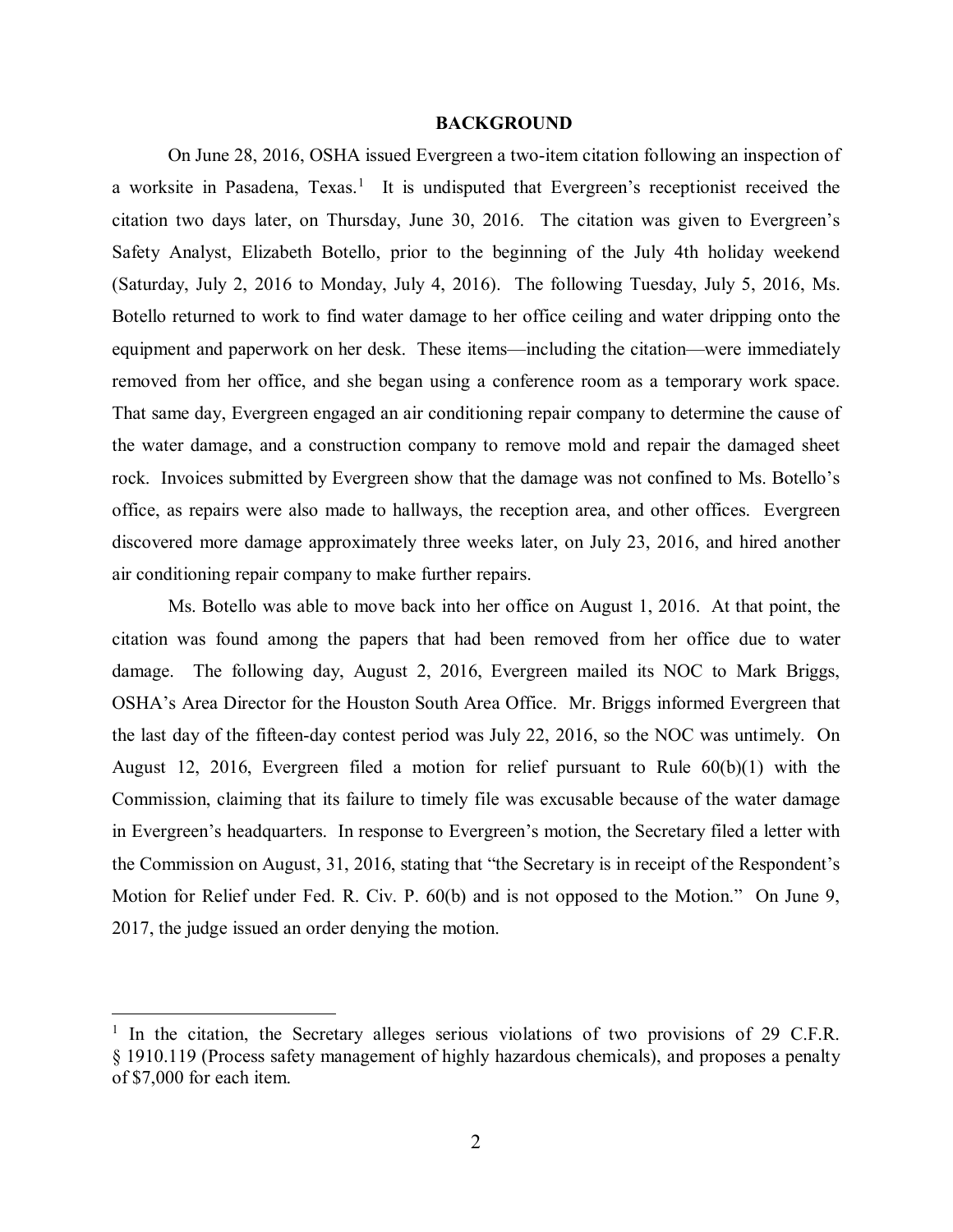### **DISCUSSION**

When an employer does not notify the Secretary of its intent to contest a citation within fifteen working days of the employer's receipt of the citation, the citation becomes a final order of the Commission by operation of law. 29 U.S.C.  $\S$  659(a). Under Rule 60(b)(1), the Commission may provide relief from a final order due to a party's "mistake, inadvertence, surprise, or excusable neglect."[2](#page-2-0) Fed. R. Civ. P. 60(b)(1). *See also* 29 U.S.C. § 661(g) (Commission proceedings shall be in accordance with the Federal Rules of Civil Procedure unless the Commission has adopted a different rule). In evaluating a claim of excusable neglect under Rule 60(b)(1), the Commission applies the framework set out in *Pioneer Inv. Servs. Co. v. Brunswick Assocs. Ltd. P'ship*, 507 U.S. 380, 395 (1993):

[T]he determination is at bottom an equitable one, taking account of all relevant circumstances surrounding the party's omission. These include . . . the danger of prejudice to the [opposing party], the length of the delay and its potential impact on judicial proceedings, the reason for the delay, including whether it was within the reasonable control of the movant, and whether the movant acted in good faith.

There is no evidence here that Evergreen acted in bad faith or that its untimely NOC submitted only six working days after the expiration of the fifteen-day contest period—had any impact on the Commission's proceedings. Moreover, there is no prejudice to the Secretary in granting relief because the Secretary does not oppose Evergreen's motion. As to control, Evergreen claims that the reason for the delay in filing its NOC was the "temporary crisis" the water damage created, requiring Evergreen to focus on "repairing its office, preventing and mitigating mold, fixing damaged ceilings, and restoring a safe work environment." Evergreen further contends that it promptly notified the Secretary of its intent to contest the citation once it was found among the wet papers removed from Ms. Botello's office.

In denying Evergreen's motion, the judge acknowledged the water damage and the "numerous repairs" that occurred during and after the fifteen-day contest period, but found that Evergreen failed to demonstrate that the repairs interfered with its ability to timely file its NOC. Therefore, the judge concluded that "the record reflects that Evergreen failed to . . . maintain orderly office procedures for handling important documents," which he characterized as "gross

<span id="page-2-0"></span><sup>&</sup>lt;sup>2</sup> Rule  $60(b)(1)$  provides in full that "[o]n motion and just terms, the court may relieve a party or its legal representatives from a final judgment, order, or proceeding for the following reasons: (1) mistake, inadvertence, surprise, or excusable neglect[.]" Fed. R. Civ. P. 60(b)(1).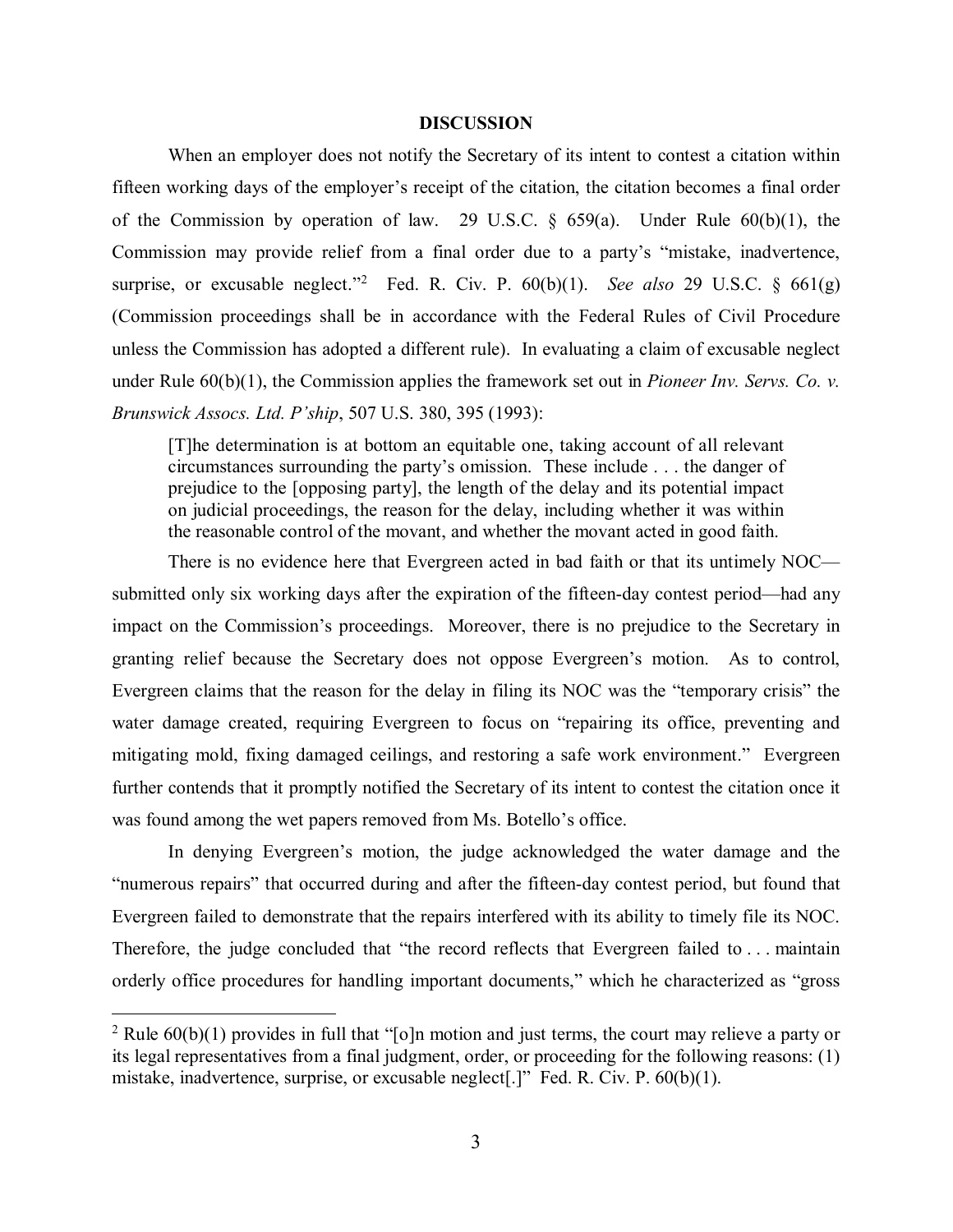carelessness."

We disagree. Bill Shaw, Evergreen's "Vice President for HSE," states in his affidavit that Evergreen's receptionist received the citation and gave it to Ms. Botello, Evergreen's Safety Analyst. There is nothing in the record to suggest that the citation was initially mishandled or failed to reach the appropriate employee. Thus, we find that Evergreen had procedures in place for handling and directing the citation for processing. *Compare NYNEX*, 18 BNA OSHC 1944, 1947 (No. 95-1671, 1999) (no relief when citation was mistakenly forwarded to different office location) (quoting *E.K. Constr. Co.*, 15 BNA OSHC 1165, 1166 (No. 90-2460, 1991); *Villa Marina Yacht Harbor, Inc.*, 19 BNA OSHC 2185, 2187 (No. 01-0830, 2003) (no relief when company messenger mishandled mail).

That these procedures did not result in the timely filing of Evergreen's NOC does not mean the procedures were inadequate. Rather, the record supports Evergreen's claim that its procedures were hampered by the unanticipated water damage to its offices. The affidavits and repair invoices show that the water damage occurred within one to four days of Evergreen's receipt of the citation and that this damage was extensive, affecting not only Ms. Botello's office, but also the hallways, reception area, and other offices. Repairs continued to be necessary past the contest deadline. The citation was removed from Ms. Botello's office because of this water damage, and she was moved to a conference room until August 1, 2016, five working days after the contest deadline. The very same day she was able to return to her office to conduct normal business, Evergreen found the citation among the papers that had been removed due to water damage from this unforeseen event and mailed its NOC the following day. In short, nothing in the record supports the judge's finding of "gross carelessness" on Evergreen's part. Finally, we find it significant, although not controlling, that the Secretary does not oppose Evergreen's motion for relief; therefore, he does not dispute any of the company's contentions. Under these circumstances, we conclude that Evergreen has established that its untimely filing was excusable.

In addition to establishing that the neglect was excusable, to prevail on a motion for relief pursuant to Rule  $60(b)(1)$ , the Commission and the Fifth Circuit (to which this case may be appealed) require the moving party to allege a meritorious defense. *Northwest Conduit Corp.*, 18 BNA OSHC 1948, 1951 (No. 97-0851, 1999). *See also Marshall v. Monroe & Sons*, 615 F.2d 1156, 1160 (5th Cir. 1980). The Commission has generally found this requirement to be "satisfied with minimal allegations that the employer could prove a defense if given the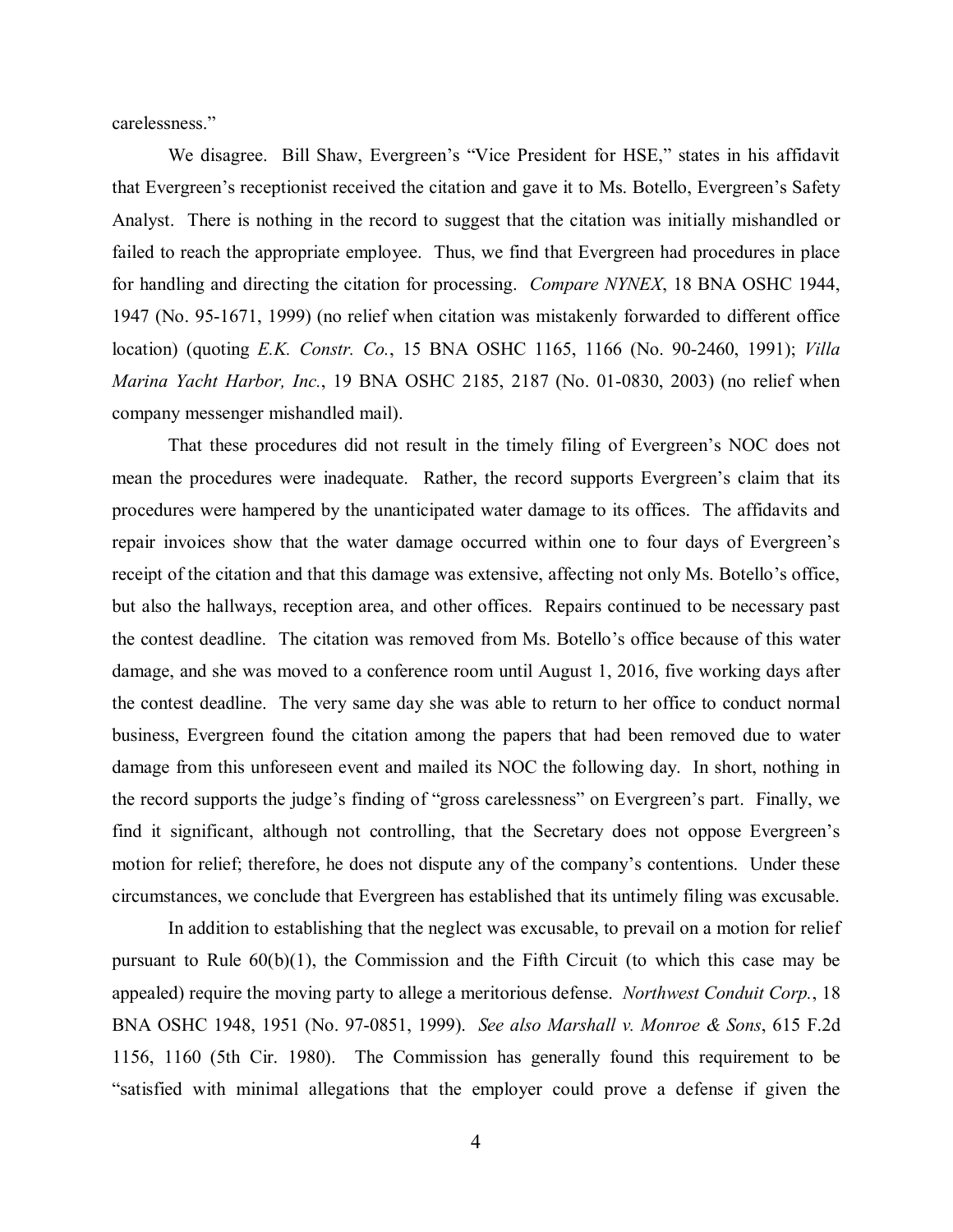opportunity." *Jackson Assocs. of Nassau*, 16 BNA OSHC 1261, 1267 (No. 91-0438, 1993). Here, we find Evergreen has also satisfied this requirement by alleging two defenses in its motion: that it lacked knowledge of the cited conduct, and that OSHA cited the wrong employer.

Accordingly, we reverse the judge's decision denying Evergreen's motion for relief under Rule 60(b)(1), reinstate Evergreen's NOC, and remand the case to the judge for further proceedings.

SO ORDERED.

 $\sqrt{s/2}$ 

Heather L. MacDougall Chairman

 $\sqrt{s/2}$ 

Cynthia L. Attwood Commissioner

 $\sqrt{s/2}$ 

Dated: October 12, 2017 Commissioner

James J. Sullivan, Jr.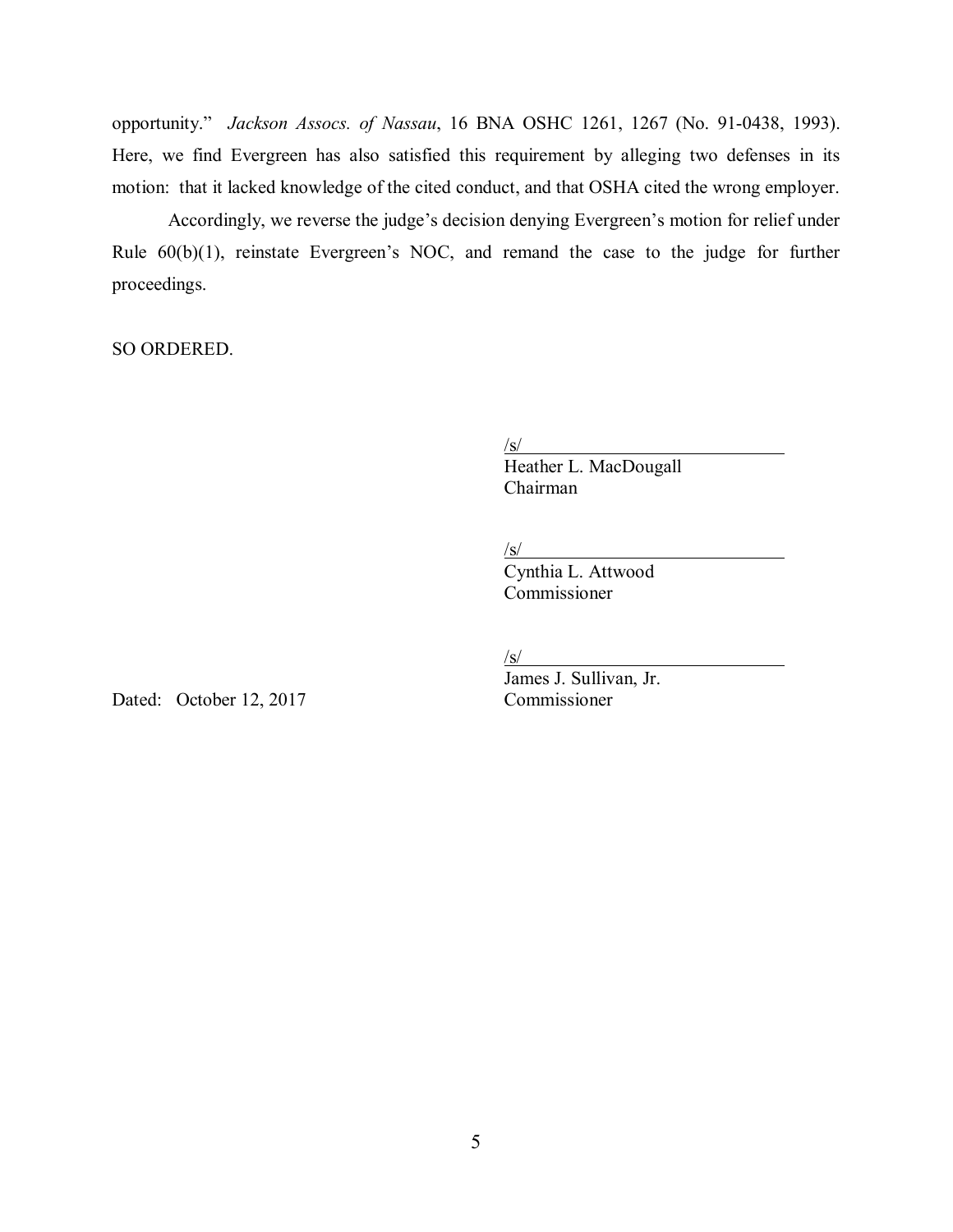

United States of America **OCCUPATIONAL SAFETY AND HEALTH REVIEW COMMISSION** 100 Alabama St. S.W Building 1924 Room 2R90 Atlanta, GA 30303-314

SECRETARY OF LABOR, Complainant,

v. SHRC Docket No.

OSHRC,

Respondent.

# **ORDER DENYING OSHRC' MOTION FOR RULE 60(b) RELIEF**

COUNSEL:

Christopher D'Allen Lopez-Loftis, Attorney, Office of the Solicitor, U.S. Department of Labor, Dallas, TX, for Complainant.

W. Jackson Wisdom, Attorney, Martin, Disiere, Jefferson & Wisdom, LLP, Houston, TX, for Respondent.

# **I. INTRODUCTION**

Pending before the Court is Evergreen's motion seeking relief under Rule 60(b)(1) of the Federal Rules of Civil Procedure.<sup>[3](#page-5-0)</sup> In its motion, Evergreen argues it is entitled to relief under Rule 60(b)'s "excusable neglect" standard. (Mot. 3.) The Secretary filed a response indicating he did not oppose the motion. However, the Commission's jurisdiction may not be created by assent. *Atl.& Gulf Stevedores, Inc.,* 3 BNA OSHC 1003, 1004 (No. 2818, 1975). [4](#page-5-1) Although unopposed motions are often summarily

<span id="page-5-0"></span><sup>&</sup>lt;sup>3</sup> Upon recently reviewing the case file, the Court noted Evergreen's Rule 60(b) motion, which had been filed while the case was still assigned to the chief judge, was still pending.<br><sup>4</sup> It has long been recognized courts are not bound to accept stipulations as to questions of law. *Estate of Sanford* 

<span id="page-5-1"></span>*v. Comm'r of IRS*, 308 U.S. 39, 51 (1939). Rather, when an issue or claim is properly before the court, the court is not limited to the particular legal theories advanced by the parties, but rather retains the independent power to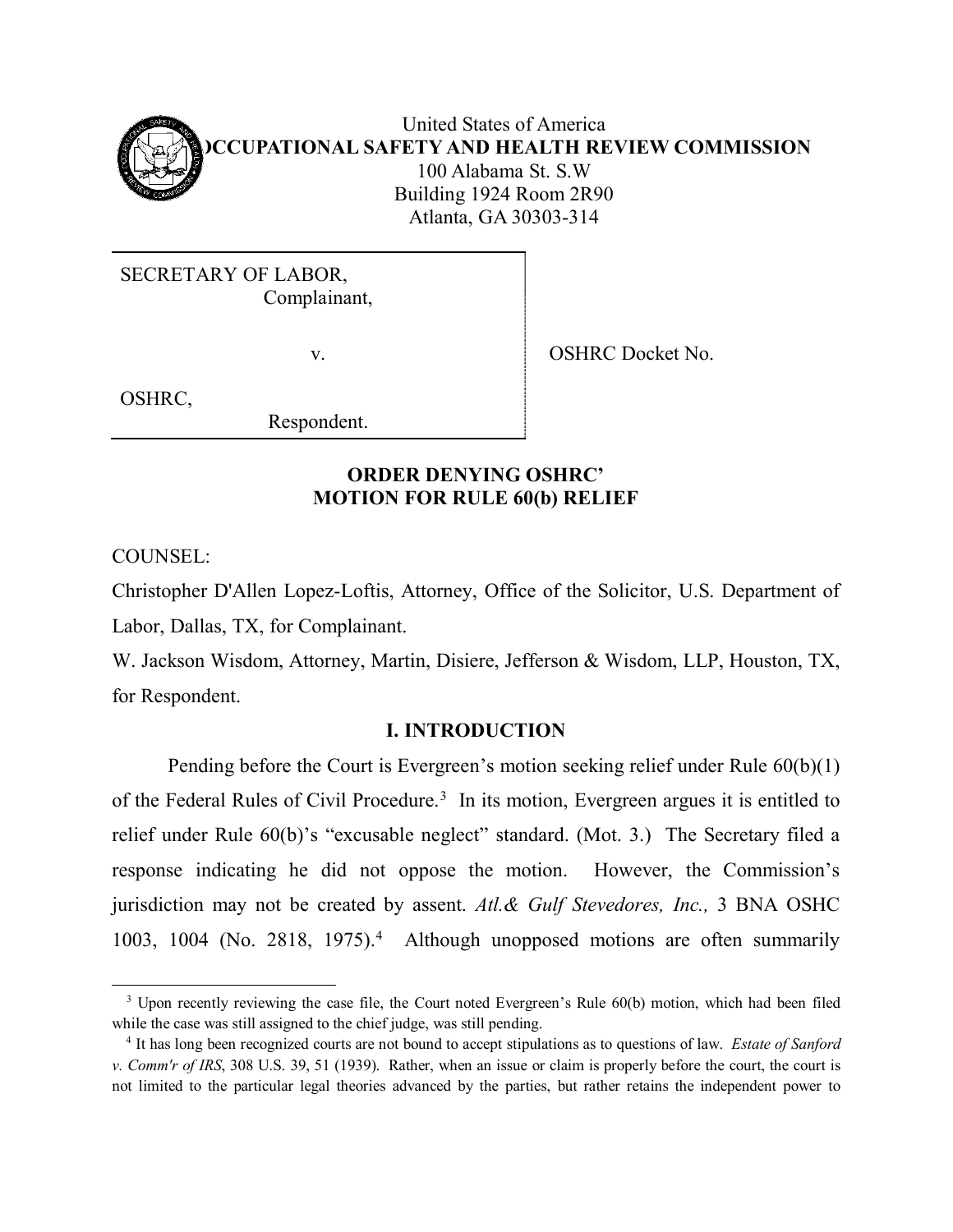granted, a motion that effectively seeks to excuse a late-filed notice of contest is different because a timely filed notice of contest establishes the Commission's jurisdiction. *Sharon & Walter Constr., Inc.*, 23 BNA OSHC 1286, 1288, n. 2 (No. 00-1402, 2010) (citation omitted). The burden is still on Evergreen to show it is entitled to relief under the rule. *U.S. v. Harrison County, Mississippi*, 463 F.2d 1328, 1330 (5th Cir.1972).

Under section 10(a) of the Occupational Safety and Health Act, an employer is required to notify the Secretary of Labor ("Secretary") of its intent to contest a citation within 15 working days of receipt. *See* 29 U.S.C. § 659(a). Failure to timely file a contest notice results in the citation becoming a final order of the Commission by operation of law. *Id.* On June 28, 2016, the Occupational Safety and Health Administration ("OSHA") issued<sup>[5](#page-6-0)</sup> a citation to Evergreen Environmental Services ("Evergreen") with a proposed penalty of \$14,000.00, which was received by Evergreen on June 30, 2016. Therefore, July 22, 2016, was the last day to timely file a notice of contest. On August 2, 2016, Evergreen mailed its contest to the OSHA Area Director, which was rejected by OSHA as untimely on August 8, 2016, since the citation had already become a final order of the Commission by operation of law.

## **II. UNDISPUTED FACTS**[6](#page-6-1)

The citation was received on June 30, 2016, by Evergreen's receptionist, Shelia Houston, and promptly given to Elizabeth Botello, Evergreen's Safety Analyst. (Motion at 1) (*citing* Shaw Aff.  $\P$  4; Ex. A). After returning to work from the July 4<sup>th</sup> holiday weekend, Botello found water damage to her office ceiling and water dripping onto her

 $\overline{a}$ 

identify and apply the proper construction of governing law. *See*, *e.g., Kamen v. Kemper Fin. Servs., Inc.,* 500 U.S. 90, 99, (1991); and *Arcadia v. Ohio Power Co.,* 498 U.S. 73, 77, (1990).

<span id="page-6-0"></span><sup>&</sup>lt;sup>5</sup> The Secretary of Labor has assigned responsibility for enforcement of the Act to OSHA and has delegated his authority under the Act to the Assistant Secretary for Occupational Safety and Health, who heads OSAH, except the authority to bring legal proceedings under the Act, which the Secretary delegated exclusively to the Solicitor of Labor. *See* Order No. 4–2010 (75 FR 55355), as superseded in relevant part by 1–2012 (77 FR 3912). The Assistant Secretary has redelegated his authority to OSHA's Area Directors to issue citations and proposed penalties. *See* 29 C.F.R. §§ 1903.14(a) and 1903.15(a). The terms "Secretary" and "OSHA" are used interchangeably in this Order.

<span id="page-6-1"></span><sup>6</sup> Since the Secretary did not file a response to the motion, Evergreen's factual assertions in its motion are deemed undisputed. Any reference to an exhibit or affidavit herein is to the identified exhibit or affidavit attached to Evergreen's motion in support thereof.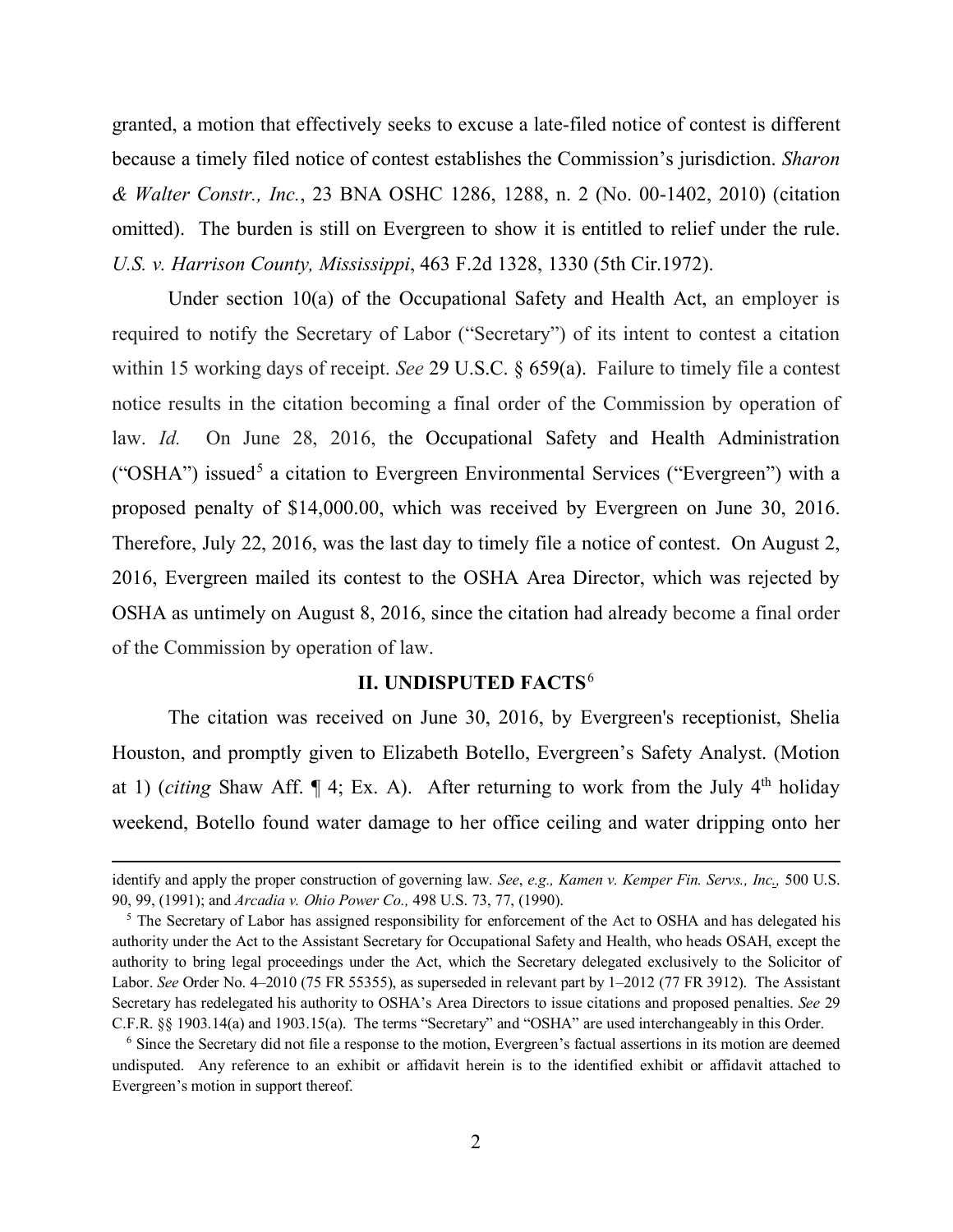desk, including on the paperwork, keyboard computer, monitor, and phone on her desk. (*Id.*) (*citing* Botello Aff. ¶ 2). These items, including the citation, were immediately moved out of Botello's office and she began working out of a conference room. (*Id.* 1-2) (*citing* Botello Aff. ¶ 3).

Evergreen called an air conditioner repair company to determine the cause of damage and a construction company to repair and repaint the damaged sheet rock. (*Id.* at 1-2) (*citing* Shaw Aff. ¶ 6; Ex. B-C). After more damage was found, Evergreen initiated more repairs on July 23, 2016. (*Id.* at 2) (*citing* Shaw Aff. ¶ 6; Ex. D). Botello did not move back into her office until August 1, 2016. (*Id.*) (*citing* Botello Aff. ¶ 4).

According to Bill Shaw, Evergreen's "Vice President of HSE," on August 1, 2016, Evergreen found the citation among the wet papers that had been removed from Botello's office. (*Id.*) (*citing* Shaw Aff. ¶ 7). On August 2, 2016, Evergreen mailed its notice of contest to the Area Director and on August 8, 2016, Mark Briggs, OSHA's Area Director, issued a letter to Evergreen rejecting the contest as untimely. (*Id.*) (*citing* Ex. E; Ex. F).

### **III. ANALYSIS**

Rule 60(b) of the Federal Rule of Civil Procedure provides that "[o]n motion and just terms, the court may relieve a party or its legal representative from a final judgment, order, or proceeding ...." Fed. R. Civ. P. 60(b). Under longstanding Commission and Fifth Circuit<sup>[7](#page-7-0)</sup> precedent, relief may be granted under Rule 60(b) for noncompliance with the contest period specified in section 10(a) of the OSH Act in certain situations. *Calhar Constr., Inc.*, 18 BNA OSHC ¶ 2151, 2153 (No. 98-0367, 2000) (*citing Northwest Conduit Corp.*, 18 BNA OSHC 1948, 1949-50 (No. 97-851, 1999); *Jackson Assocs. of Nassau*, 16 BNA OSHC 1261, 1264-65 (No. 91-438, 1993); *Branciforte Builders, Inc.*, 9 BNA OSHC 2113, 2116-17 (No. 80-1920, 1981); *Atlantic Marine Inc. v. Occupational Safety & Health Review Comm'n*, 524 F.2d 476, 478

<span id="page-7-0"></span>The Commission has held that "[w]here it is highly probable that a case will be appealed to a particular circuit, the Commission generally has applied the precedent of that circuit in deciding the case-- even though it may differ from the Commission's precedent." *Kerns Bros. Tree Serv.*, 18 BNA OSHC 2064, 2067 (No. 96-1719, 2000); see also *D.M. Sabia Co.*, 17 BNA OSHC 1413, 1414 (No. 93-3274, 1995), *vacated and remanded on other grounds*, 90 F.3d 854, 17 BNA OSHC 1680 (3<sup>rd</sup> Cir. 1996). Since the present case arose in Texas, and it is highly probable that it will be appealed to the Fifth Circuit, this Court applies the Fifth Circuit's precedent.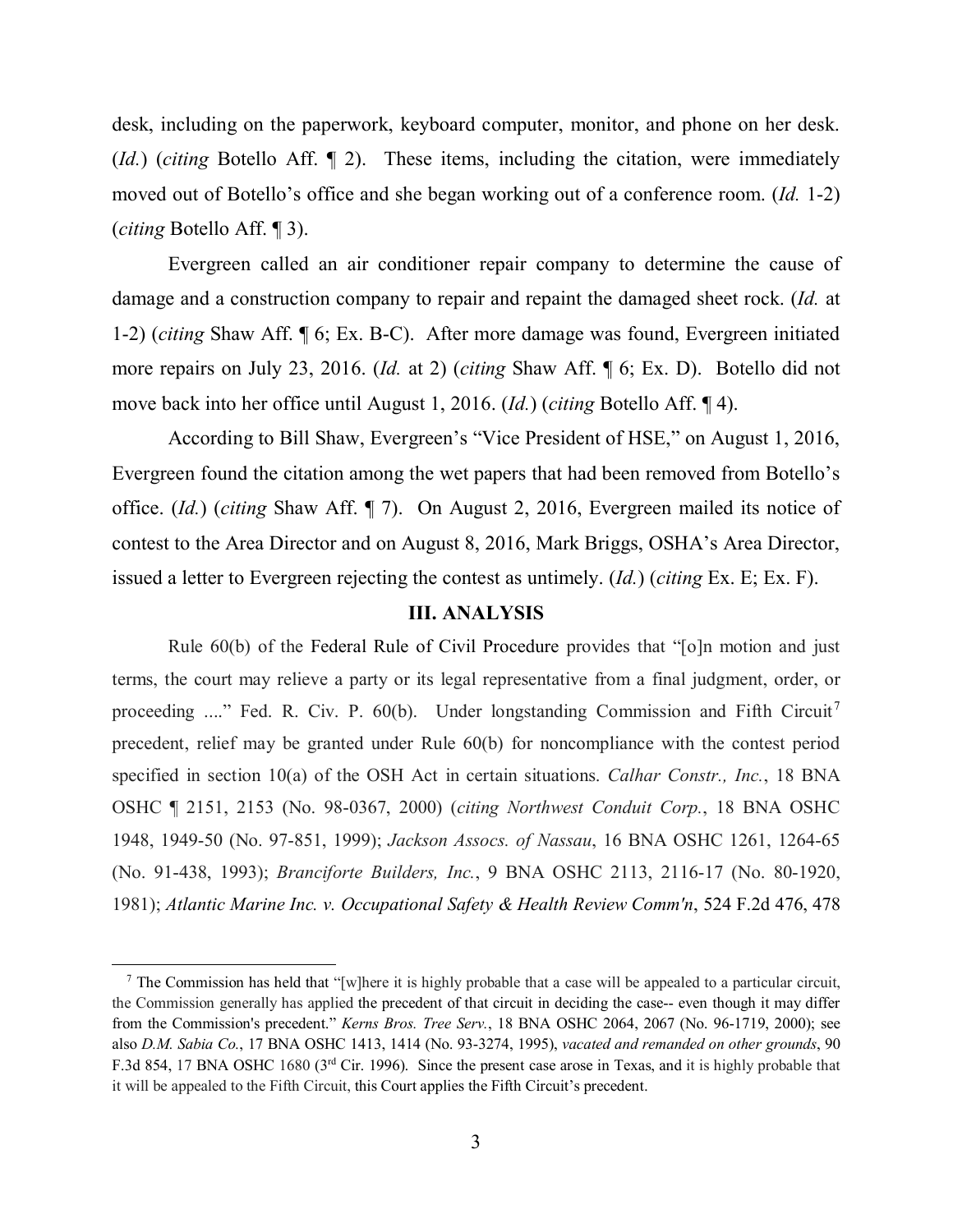(5th Cir. 1975); *Craig Mechanical Inc. v. Occupational Safety & Health Review Comm'n*, 55 F.3d 633 (5th Cir. 1995).<sup>[8](#page-8-0)</sup>

Rule 60(b)(1) provides in relevant part that relief may be granted from a final order entered due to the party's excusable neglect. Fed.R.Civ.P. 60(b)(1). In *Northwest Conduit*, the Commission held it applies the meaning of "excusable neglect" as enunciated by the Supreme Court in *Pioneer Inv. Co. v. Brunswick Assocs. Ltd. Partnership*, 507 U.S. 380 (1993). *See Northwest Conduit*, 18 BNA OSHC at 1950. In *Pioneer*, the Supreme Court held "excusable neglect" is "understood to encompass situations in which the failure to comply with a filing deadline is attributable to negligence." *Pioneer*, 507 U.S. at 394. As the *Pioneer* Court found, "the determination is at bottom an equitable one, taking account of all relevant circumstances surrounding the party's omission. These include … the danger of prejudice to the [nonmovant], the length of the delay and its potential impact on judicial proceedings, the reason for the delay, including whether it was within the reasonable control of the movant, and whether the movant acted in good faith." *Pioneer*, 507 U.S. at 395.

As Evergreen notes, the Commission has recognized in Rule 60(b)(1) late filing cases "it is usually a given that there is 'a lack of prejudice to the Secretary or to the interests of efficient judicial administration, combined with a lack of bad faith by the employer.'" (Mot. 3) (*citing Calhar Constr., Inc.*, 18 BNA OSHC at 2151 n. 5). Since the Secretary did not oppose Evergreen's motion for relief, the Court concludes there is no prejudice to the Secretary or to the interests of efficient judicial administration and there is no evidence of bad faith by Evergreen.

In support of its argument that it is entitled to relief under Rule 60(b)'s "excusable neglect" standard, Evergreen asserts "due to a temporary crisis in the office, Evergreen had to focus its efforts in repairing its office, preventing and mitigating mold, fixing damaged ceilings, and restoring a safe work environment" and that "[a]fter ... Evergreen was able to return to its regular course of business, Evergreen quickly acted upon the Citation and sent the Area Office its Notice of Contest." (Mot. 4) (*citing* Ex. E). As indicated *infra*, the Court concludes Evergreen's conduct did not amount to excusable neglect warranting Rule 60(b)(1) relief.

As the Fifth Circuit has recently reiterated, Rule 60(b)(1) provides relief for a party "if the party demonstrates that its failure (1) 'resulted from justifiable neglect' and (2) 'that a fair

<span id="page-8-0"></span> <sup>8</sup> Fifth Circuit Rule 47.5.3 provides that unpublished opinions before January 1, 1996 are precedent.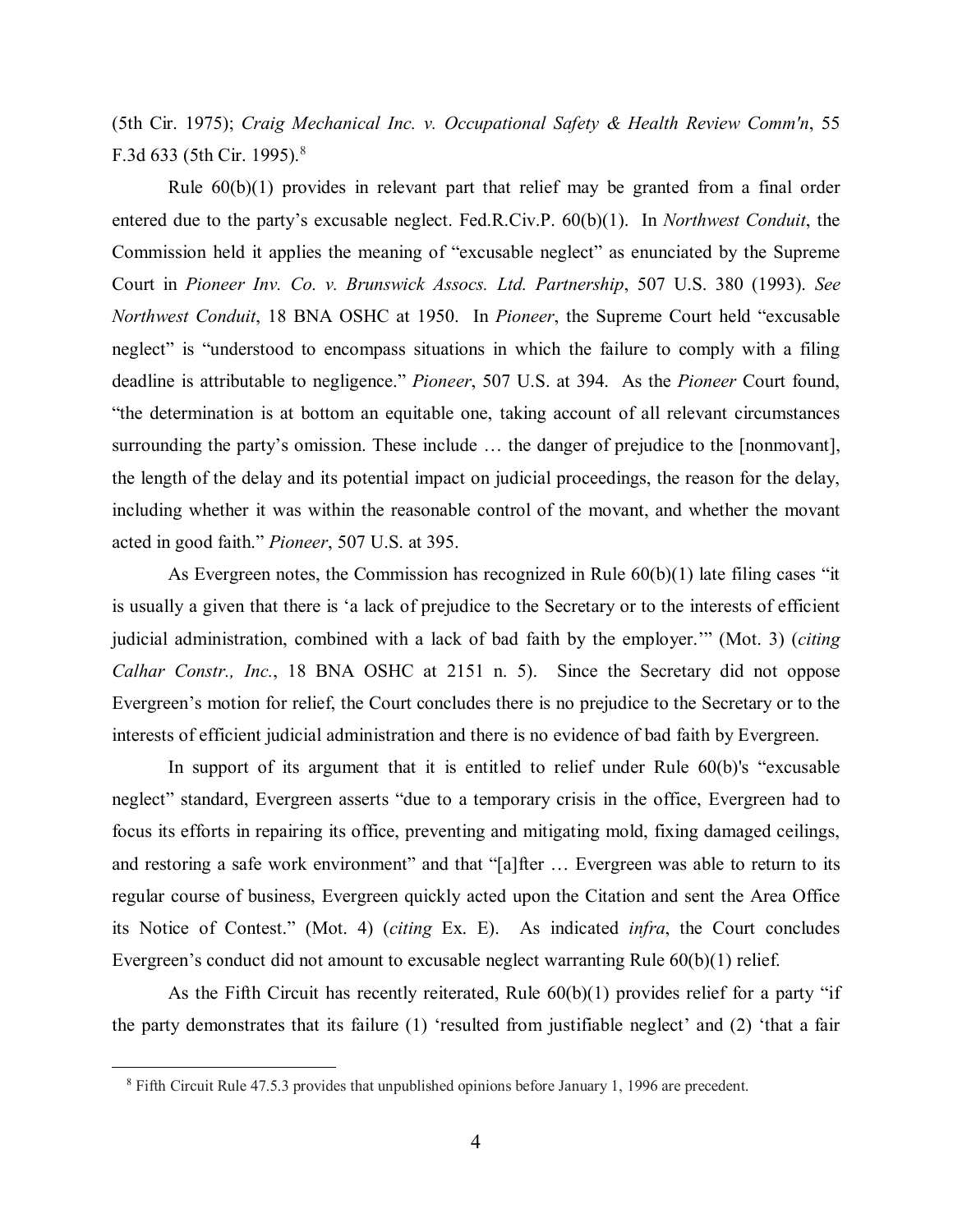probability of success on the merits existed if the judgment were to be set aside.'" *Long v. James*, 667 F. App'x 862, 863 (5th Cir. 2016) (citation omitted). Here, even though Evergreen was involved in numerous repairs, "which were a high priority of business," it has not shown those repairs interfered in its ability to timely file its notice of contest.

While the repairs were ongoing Botello continued to work out of a conference room and she offers no explanation in her affidavit for her failure to timely file the notice of contest, other than she was not able to move back into her office "to conduct normal business until August 1, 2016." (Botello Aff. ¶ 4). The Court concludes this is not an adequate excuse for Evergreen's inaction under the terms of Rule 60(b)(1), "which requires a showing of 'excusable' neglect and not just a showing of simple negligence." *Louisiana-Pacific Corp.*, 13 BNA OSHC 2020, 2023 (No. 86-1266, 1989). Therefore, Botello's neglect was not "excusable."

Equally important, employers must maintain orderly procedures for handling important documents, and when the lack of such procedures results in the untimely filing of a notice of contest, Rule 60(b) relief is not warranted. *A.W. Ross, Inc*., 19 BNA OSHC 1147, 1149 (No. 99- 945, 2000); *Louisiana-Pacific Corp.*, 13 BNA OSHC at 2021. Gross carelessness is an insufficient basis for 60(b)(1) relief. *Edward H. Bohlin Co. v. Banning Co.*, 6 F.3d 350, 357 (5th Cir. 1993). *Cf. Sadowski v. Bombardier Ltd.*, 539 F.2d 615, 618 (7th Cir.1976) (Rule 60(b) cannot be invoked "to give relief to a party who has chosen a course of action which in retrospect appears unfortunate or where error or miscalculation is traceable really to a lack of care.").

The record reflects Evergreen failed to timely file the notice of contest because it failed to maintain orderly procedures for handling its important documents. As Evergreen admits, on August 1, 2016, it "found" the citation among the wet papers that had been removed due to water damage. (Shaw Aff. ¶ 7) (emphasis added). However, Evergreen offered no explanation as to why the citation could not have been found while repairs were being made, in particular, since Botello continued working, albeit, out of the conference room. This gross carelessness is an insufficient basis for 60(b)(1) relief.

Thus, the Court concludes the reason for the delay was within the reasonable control of Evergreen; had it simply maintained orderly procedures for handling important documents such as the citation, it could have ensured that its notice of contest was timely filed. Taking account of all relevant circumstances surrounding Evergreen's omission, the Court concludes Evergreen has not shown excusable neglect under Rule 60(b)(1). Accordingly,